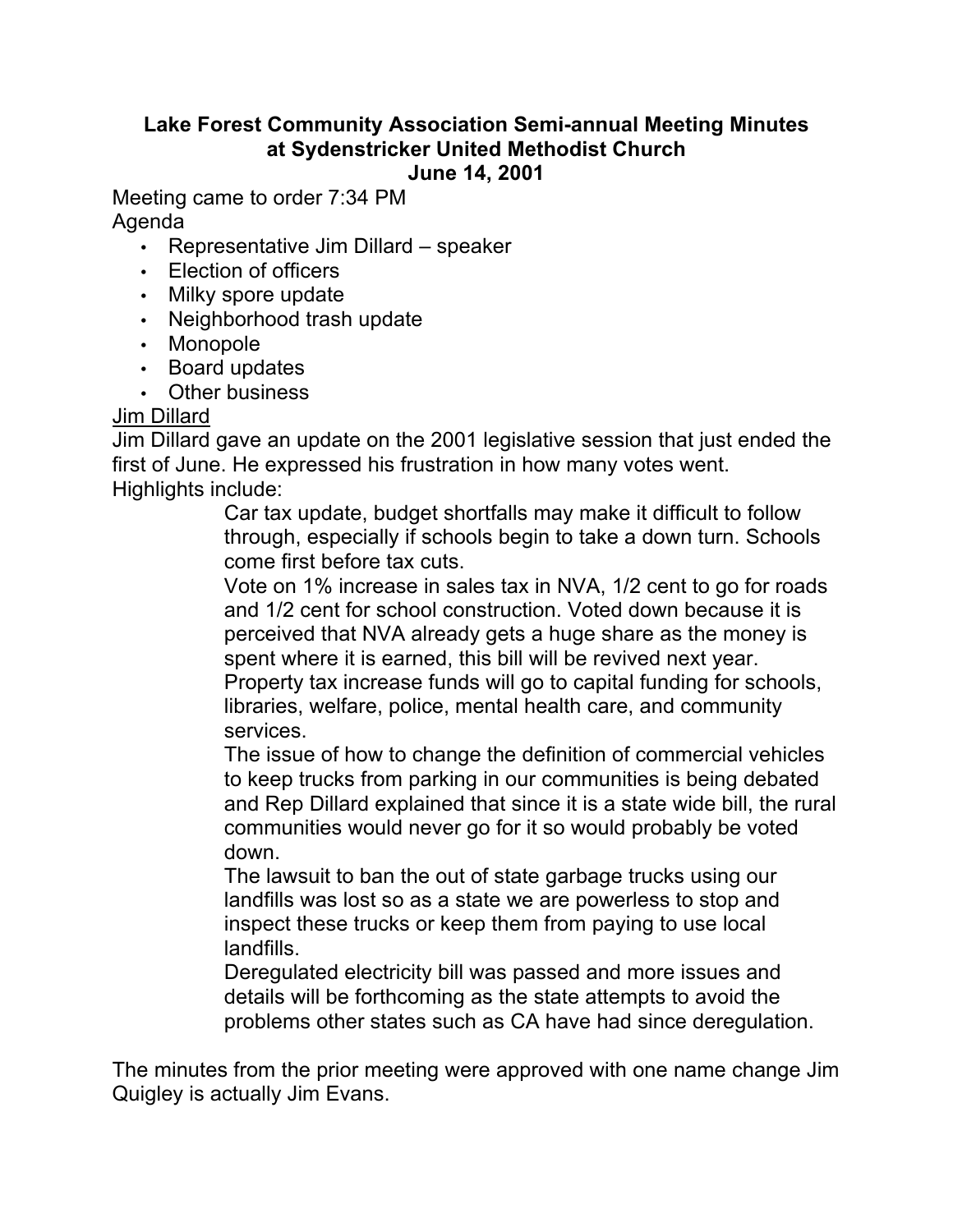## Election of new officers

3 open positions:

- Ed Palekas term complete
- Steve Gilbert term complete
- Phil Burns term complete

3 new nominees for open positions:

- Steve Gilbert
- Jim Evans
- Evelyn Hempstead

A motion was made to accept all nominees and the motion was seconded, all in favor 99% (Mrs. Gilbert was in favor of Steve not returning to the board.) Terms for the newly-elected board members end in 2004.

Remaining on the board with terms ending in the indicated years below are:

- Gene Cole (2002)
- Harry Hopkins (2002)
- Jennifer Yurina(2002)
- Bev Franklin (2003)
- Tom Quigley (2003)
- Dave Wilson (2003)

# Milky Spore

Milky Spore postcard mailing will be sent out requesting that those people who want milky spore applied must return the supplied

postcard requesting the service. Any member who sends in a response to the first mailing will not be sent a  $2<sup>nd</sup>$  notice. Any homeowners not responding WILL NOT have their lawns treated.

Application will be done some time after July.

The question was raised about whether or not we were getting the real Milky Spore vs. impostor spore, and the board agreed to follow up before we proceed.

A description of what Milky Spore is and how is works is posted on our community web site.

# Community Trash Pickup Update

Volunteer Rich Herold did the research for the community.

AAA, Waste Management and BFI were contacted. Waste management was willing to enter into a service agreement if we could get 50 homes to sign up. Rates would be reduced 20 –25% with pickup 2 times per week, recycling and lawn scrapes would be picked up one time per week.

There will be more on this later after we see a copy of the service agreement. It was noted that it is illegal in Fairfax County for trash pickups to occur prior to 6:00 AM and that if they come early you can contact the vendor they will send a truck out later that day or the next.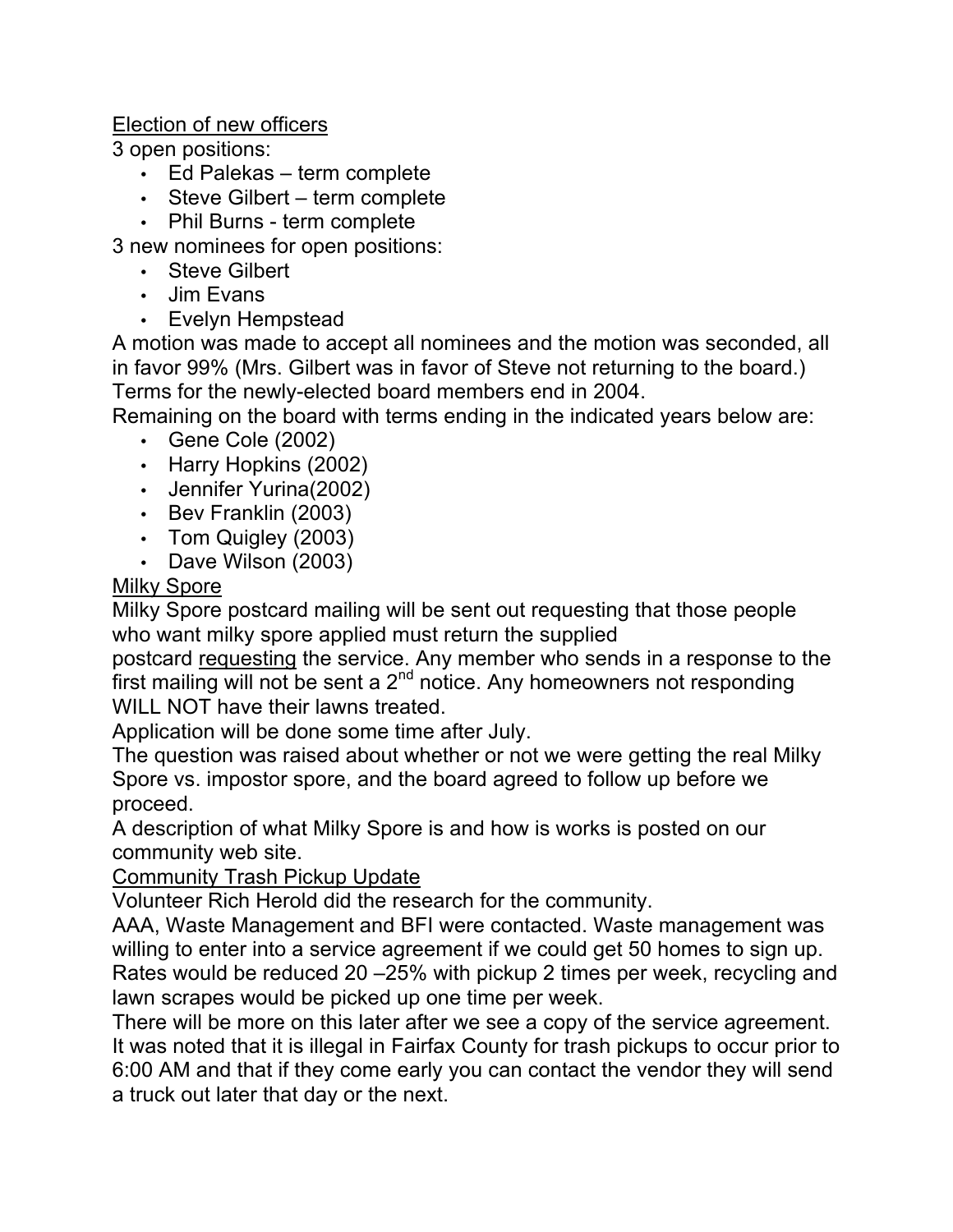If you have chronic a problem the police will stake out the area and write the driver a ticket.

## Monopole

James Michal from Jackson and Campbell, the law firm representing Sprint along with an engineer from APC attended the meeting to explain Sprints interest in have a Monopole installed at the Station #35 on Maritime Lane. Sprint is merely feeling out the community's reaction before proceeding in filing a request with Fairfax County.

James discussed the federal law mandating wireless providers have service available everywhere without service interruptions. The requirement is a safety issue - people using cell phones need to have access to 911 regardless of location.

Two previous meetings have been held concerning this Monopole. Notification letters from Elaine McConnell's office were sent to the homeowners associations surrounding the fire station for the first meeting. No one from any association attended.

For the Second meeting, notification letters were sent to the homeowners adjacent to the station, this meeting was attended by several homeowners and Steve Gilbert. Several concerned homeowners did not receive notification letters from Elaine McConnell's office. The Planning Commissioner, a representative from Elaine McConnell's office and James representing Sprint attended this meeting. The outcome was to attend our homeowners meeting to see what the community response would be to the pole. The homeowners at the second meeting were very opposed to the pole.

Jim proposes putting a 100-ft Stealth pole disguised as a flagpole at the front of the fire station property. The pole would be able to provide room for three carriers internally, it could be lit at night to display the flag and a brick wall could surround the base hardware. The flag could be raised or lowered electrically if the community wants no light. A brass ball would be mounted at the top of the pole. The base is 36' diameter and the top is 18" in diameter. The advantages to the pole are better coverage (for sprint users) and better rates (?).

The placement of the pole is critical to service, they have permission to place a pole at Valley Stream Park near Lee Chapel Road and station #35 is in the perfect position to continue the grid.

James pointed out that the utility poles are 40 feet tall and the hose tower is 35 feet tall, which would help disguise the Monopole.

The question was raised whether sprint wanted approval of the board or most of the community. Sprint prefers the approval of most of the community. The fire station is neutral and will side with the community.